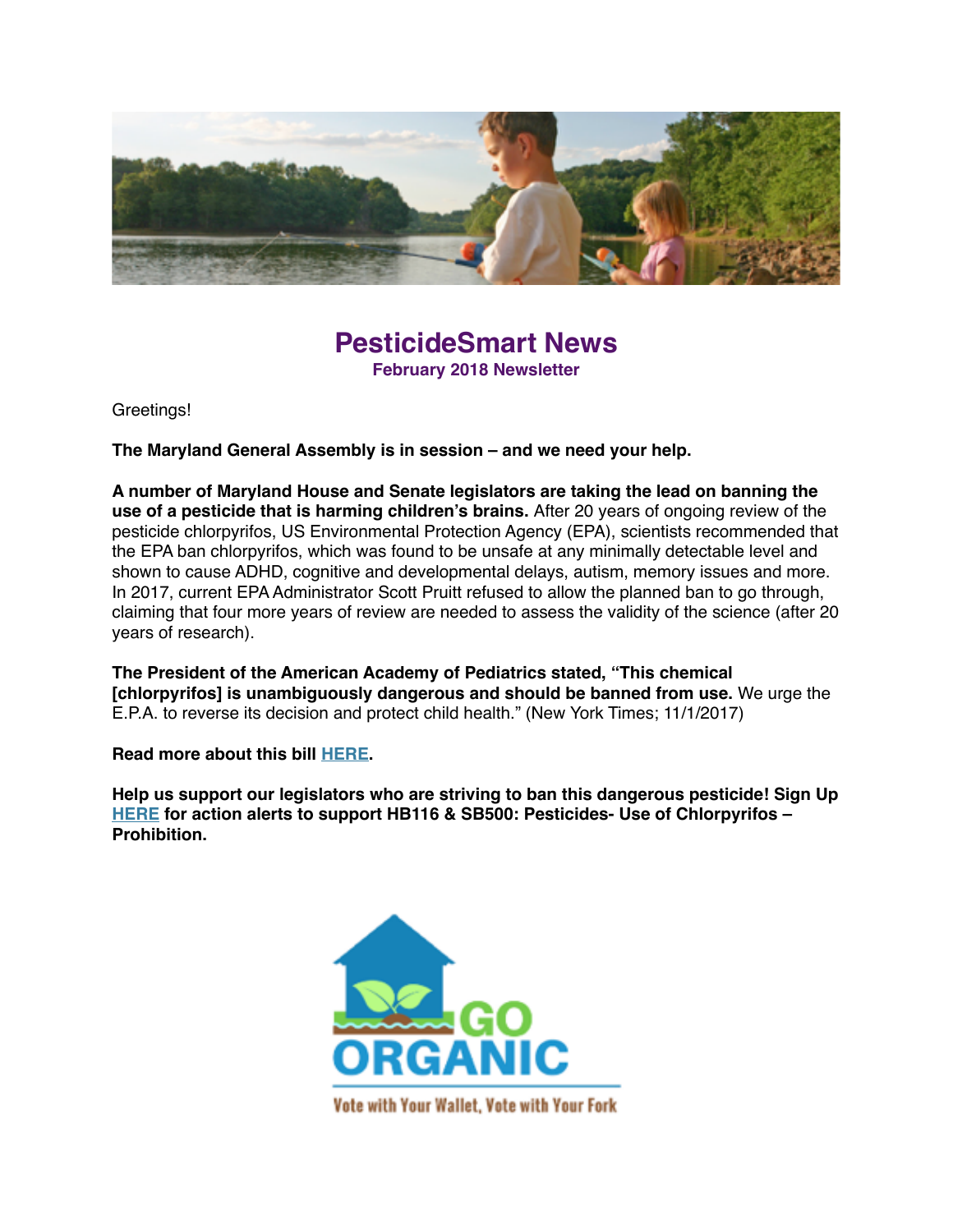

- **Protecting Children's Health** is a comprehensive Cornucopia report for parents and caregivers that **identifies the risks of conventionally grown foods and what parents can do to reduce their children's exposure.** [Read more](https://mdpestnet.us12.list-manage.com/track/click?u=dcf08b5ef315f2faae2ed89b7&id=ce15d02fba&e=f5232c3d36)**.**



- **Looking for the best organic milk and dairy [products on the market?](https://mdpestnet.us12.list-manage.com/track/click?u=dcf08b5ef315f2faae2ed89b7&id=ebbcf0c743&e=f5232c3d36)** Check out this extensive dairy products survey**.**



- **This clothing guide** provides great information on **fabrics that are eco-friendly, those to purchase with caution and fabrics to avoid**, as well as thirdparty certifications to help identify how companies care for workers and the environment. [Read more.](https://mdpestnet.us12.list-manage.com/track/click?u=dcf08b5ef315f2faae2ed89b7&id=607bc7edfe&e=f5232c3d36)



-The Bay Journal asks: **Is organic farming good for the Chesapeake?** [Read more](https://mdpestnet.us12.list-manage.com/track/click?u=dcf08b5ef315f2faae2ed89b7&id=045baedec4&e=f5232c3d36).

#### **POLLINATOR/BEE BUZZ**



**- Honey bees attracted to toxic pesticide glyphosate and a common fungicide.** [Read more.](https://mdpestnet.us12.list-manage.com/track/click?u=dcf08b5ef315f2faae2ed89b7&id=400c4de658&e=f5232c3d36)

- While honeybees are most commonly discussed pollinator endangered by pesticides, **a wide range of pollinators - including 4000 types of bees, butterflies, bats and birds — are impacted by agricultural chemicals.** [Read more.](https://mdpestnet.us12.list-manage.com/track/click?u=dcf08b5ef315f2faae2ed89b7&id=c49aab7977&e=f5232c3d36)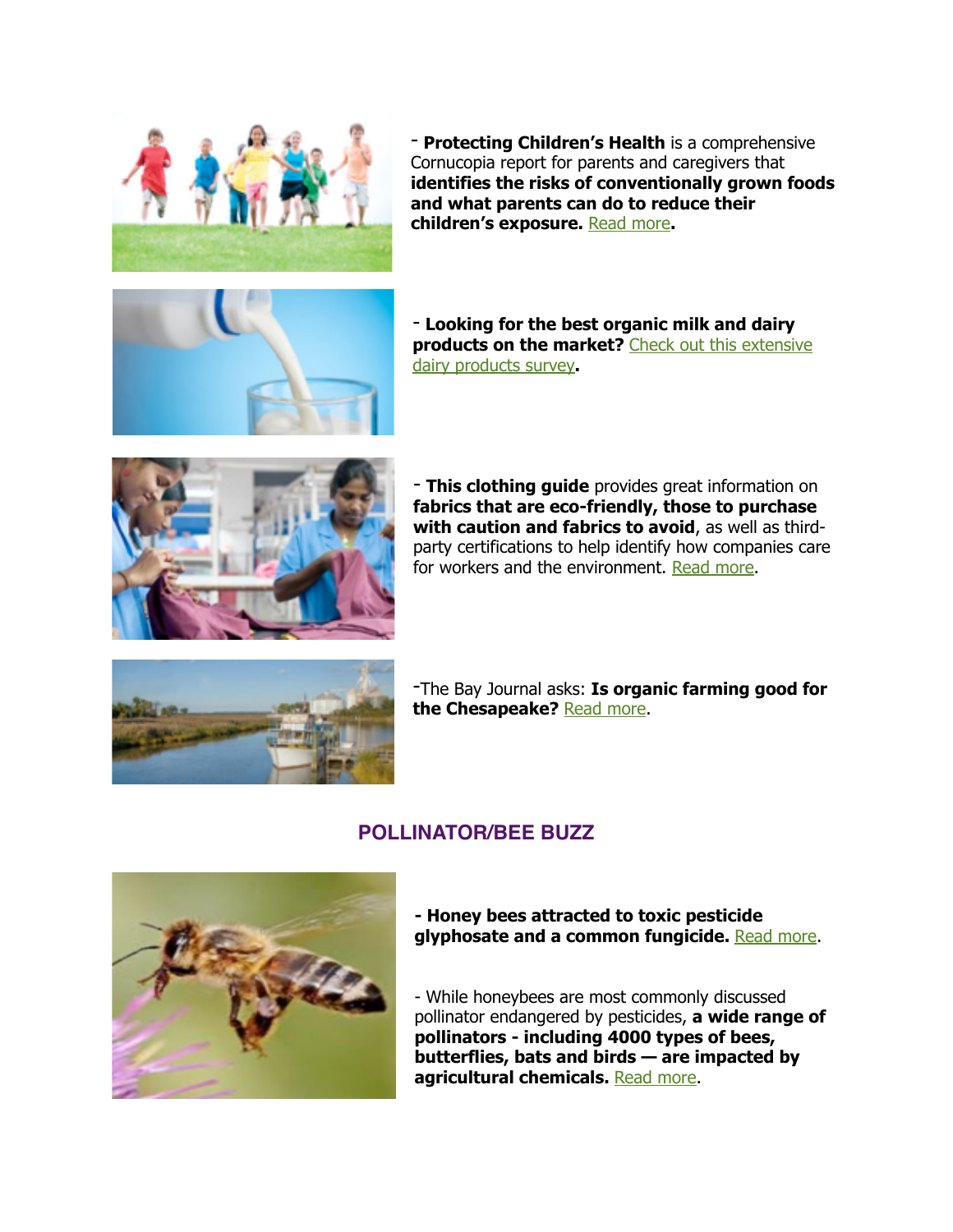#### *Help the Maryland Pesticide Education Network continue to protect our babies, bees and the Bay.*

# **[DONATE](https://mdpestnet.us12.list-manage.com/track/click?u=dcf08b5ef315f2faae2ed89b7&id=73bd163a9c&e=f5232c3d36)**

#### **OTHER NEWS & VIEWS**



-New data released from FDA shows rise in **pesticide residues detected in thousands of [samples of commonly consumed foods](https://mdpestnet.us12.list-manage.com/track/click?u=dcf08b5ef315f2faae2ed89b7&id=5a44180a3c&e=f5232c3d36)**. Read more.

- **Trump's EPA could allow teenagers to handle dangerous pesticides.** [Read more.](https://mdpestnet.us12.list-manage.com/track/click?u=dcf08b5ef315f2faae2ed89b7&id=c65ec0d0dd&e=f5232c3d36)



- Leading scientific journal warns **we are all heavily contaminated - with pesticides, endocrine disruptors & other chemicals - and chemical regulation is failing us**. [Read more.](https://mdpestnet.us12.list-manage.com/track/click?u=dcf08b5ef315f2faae2ed89b7&id=6cd4159c0d&e=f5232c3d36)

### **TIPS FOR HEALTHY LIVING**



- **The five best antibiotic herbs**: oregano, thyme, ginger, garlic and chamomile fight bacteria and combat infections naturally. [Read more.](https://mdpestnet.us12.list-manage.com/track/click?u=dcf08b5ef315f2faae2ed89b7&id=2a1bb92064&e=f5232c3d36)

-**Eight ways to reduce your exposure to hormone-disrupting chemicals**. [Read more](https://mdpestnet.us12.list-manage.com/track/click?u=dcf08b5ef315f2faae2ed89b7&id=a522b2fda5&e=f5232c3d36).